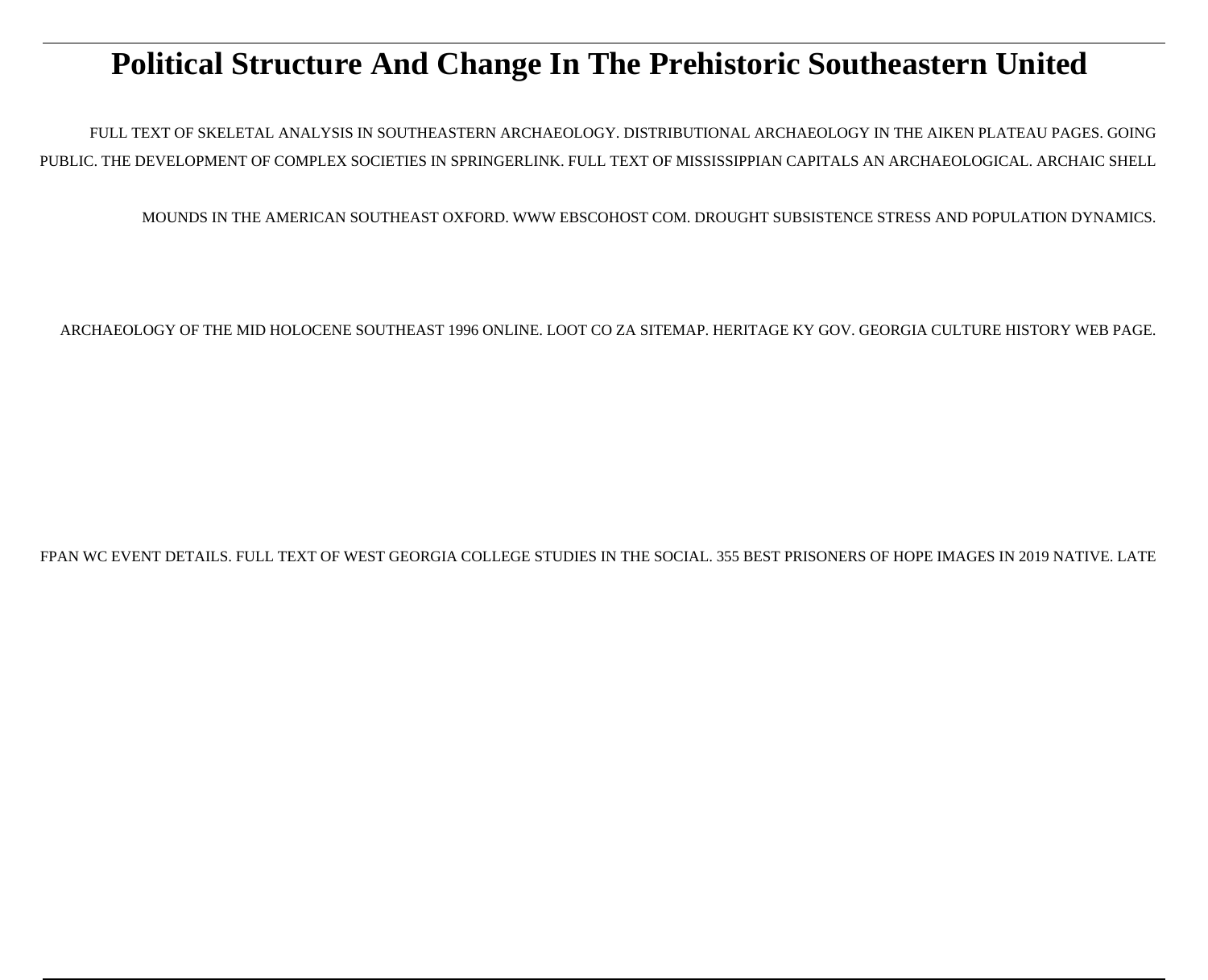LANDSCAPES AT FORT CENTER IN. LOOT CO ZA SITEMAP. MID HOLOCENE CULTURAL DYNAMICS IN SOUTHEASTERN NORTH AMERICA. RESILIENCE IN PRE COLUMBIAN CARIBBEAN HOUSE BUILDING. BIBLIOGRAPHIE AMéRICANISTE PERSéE. UNIVERSITY PRESS OF FLORIDA TATHAM MOUND AND THE. UPF ARCHAEOLOGY AND ANTHROPOLOGY TITLES BY UNIVERSITY. BIBLIOGRAPHY OF MISSISSIPPI HISTORY. UFDC UFL EDU. THE ARCHAEOLOGY OF THE CARIBBEAN BY SAMUEL M WILSON. PDF RECONCEPTUALIZING THE LANDSCAPE CHANGING PATTERNS. PDF EARLY ARCHAIC SETTLEMENT IN THE SOUTHEASTERN UNITED. FLORIDA MUSEUM OF NATURAL HISTORY WIKIS THE FULL WIKI. STONE PAGES BOOKSHOP IN ASSOCIATION WITH AMAZON COM. PERISHABLE INDUSTRIES FROM THE WINDOVER BOG AN UNEXPECTED. POLITICAL STRUCTURE AND CHANGE IN THE PREHISTORIC. TAMPA BAY

HISTORY UNIVERSITY OF SOUTH FLORIDA. ARCHAEOLOGICAL STUDIES OF GENDER IN THE SOUTHEASTERN. SEARCH RESULTS FSU DIGITAL FLVC ORG.

BOOKING COM OFFICIAL SITE THE BEST HOTELS AMP ACCOMMODATIONS. PLAQUEMINE ARCHAEOLOGY. THE ARCHAEOLOGY OF TRADITIONS AGENCY

AND HISTORY BEFORE. RIS OF ONLY AFFECTED FILES EDITOR EDITORS EDITED BY. FORT WALTON CERAMICS IN THE PERRY COLLECTION

APALACHICOLA. BOOKS IN PRINT BY UNIVERSITY PRESS OF FLORIDA ISSUU. CORRELATES OF CONTACT EPIDEMIC DISEASE IN ARCHAEOLOGICAL.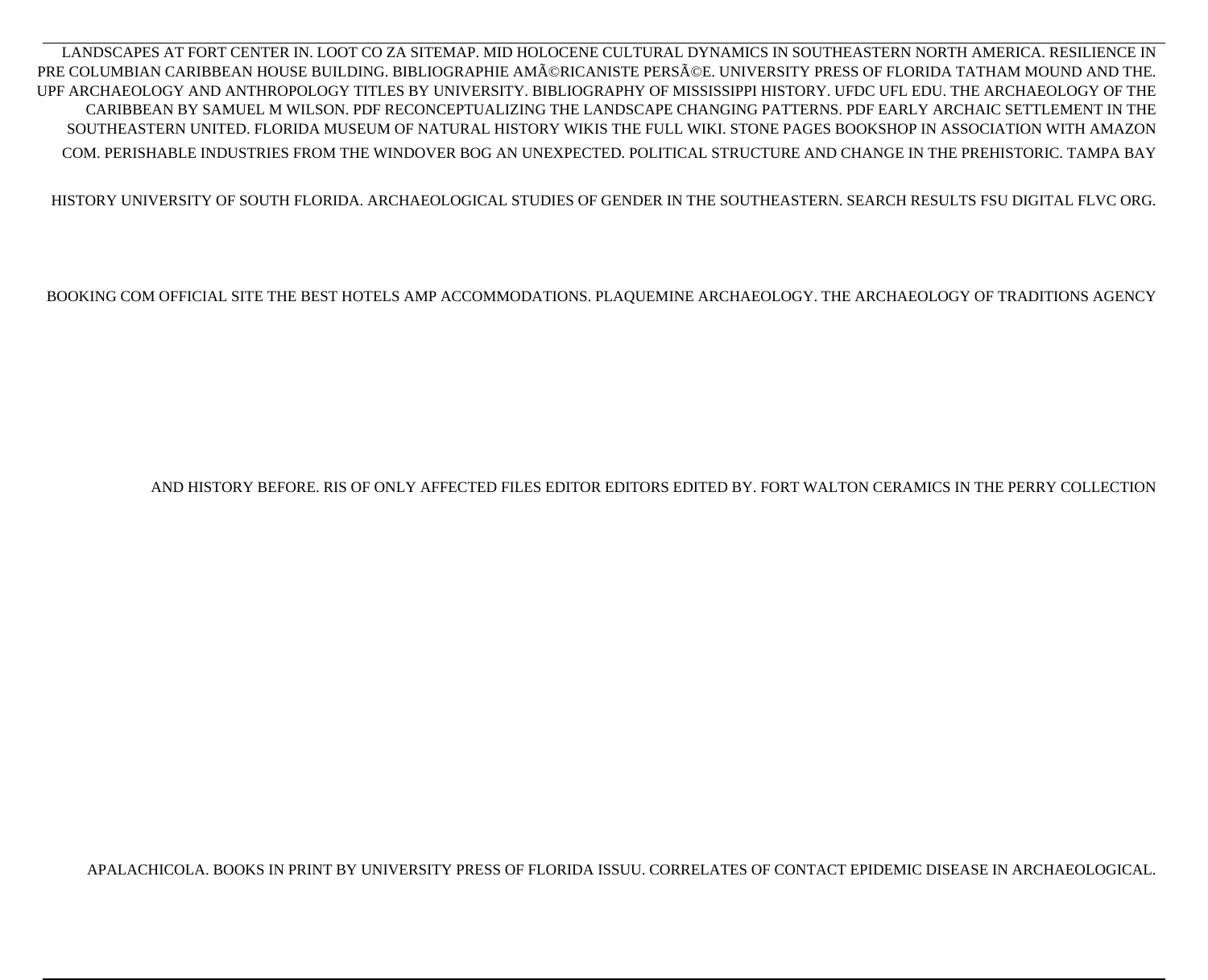### **Full Text Of Skeletal Analysis In Southeastern Archaeology**

December 9th, 2019 - Search The History Of Over 396 Billion Web Pages On The Internet Metropolitan Museum Top NASA Images Solar System Collection Ames Research Center Brooklyn Museum Full Text Of Skeletal Analysis In Southeastern Archaeology'

#### '**DISTRIBUTIONAL ARCHAEOLOGY IN THE AIKEN PLATEAU PAGES**

MAY 27TH, 2019 - 1985 ARCHAEOLOGY AND THE ARCHAIC PERIOD IN THE SOUTHERN RIDGE AND VALLEY PROVINCE IN STRUCTURE AND PROCESS IN

SOUTHEASTERN ARCHAEOLOGY EDITED BY ROY S DICKENS AND H TRAWICK WARD PP 137 153 UNIVERSITY OF ALABAMA PRESS UNIVERSITY ALABAMA

#### CLAASSEN CHERYL P 1986 SHELLFISHING SEASONS IN THE PREHISTORIC SOUTHEASTERN UNITED STATES' '*Going Public*

*November 16th, 2019 - Partnering With Researchers From The Florida Museum Of Natural History As Well As The Staff And Dedicated Volunteers At This Site We Hope To Create A Model For Significant Partnerships And To Demonstrate The Necessity Of Monitoring Effects Of Sea Level Rise On Archaeological Sites*''*The Development of Complex Societies in SpringerLink*

*December 19th, 2019 - In Political Structure and Change in the Prehistoric Southeastern United States ed John F Scarry 150 Georgia May 9â€*"11 2008 Anthropological Papers of the American Museum of Natural History New York NY *Lawrence E 1999 Middle Archaic Ceremonialism at Tick Island Florida Ripley P Bullen's 1961 Excavations at the*'

### '**full text of mississippian capitals an archaeological**

**november 1st, 2019 - search the history of over 387 billion web pages on the internet brooklyn museum full text of mississippian capitals an archaeological investigation of precolumbian political structure see other formats**' '**Archaic Shell Mounds in the American Southeast Oxford**

December 13th, 2019 - Freshwater and estuarine shellfish began to be exploited in the southeastern United States between 9000 and 7000 b p Shortly thereafter shell mounds appeared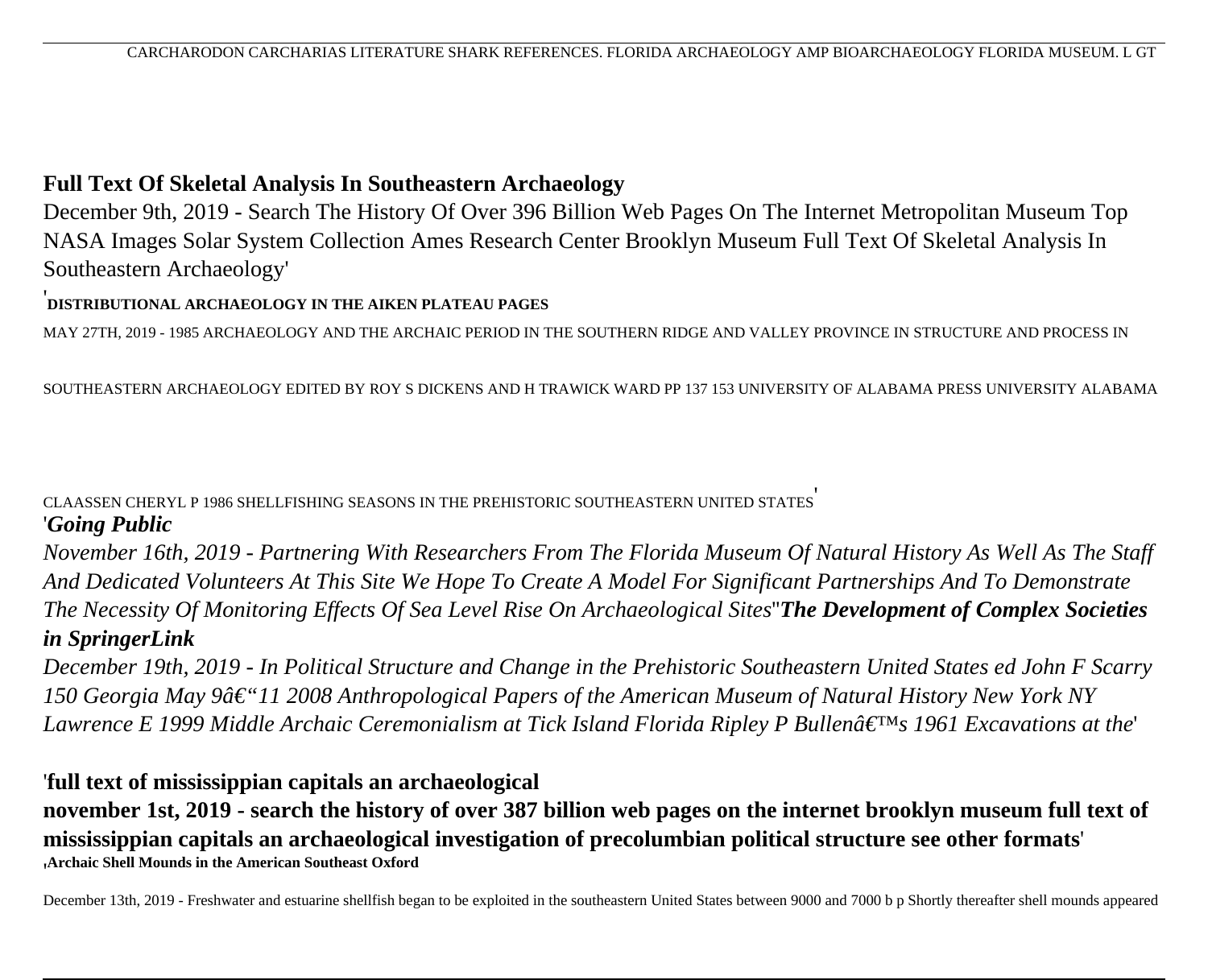#### '**www Ebscohost Com**

December 18th, 2019 - Florida Museum Of Natural History Ripley P Bullen Series Turner Grace SOCIAL SCIENCE Archaeology F1659 N3 T87 2017eb African Diaspora Blacks Bahamas Nassau Antiquities Cemeteries Bahamas Nassau Ethnoarchaeology Bahamas Nassau Excavations Archaeology Bahamas Nassau 1620248 9781683400202 9781683400363 1007291119 972 96 Creole'

### '**DROUGHT SUBSISTENCE STRESS AND POPULATION DYNAMICS**

OCTOBER 15TH, 2019 - ANDERSON DAVID G 1996 "FLUCTUATIONS BETWEEN SIMPLE AND COMPLEX CHIEFDOMS CYCLING IN THE LATE PREHISTORIC SOUTHEAST  $\hat{a}\in\bullet$  IN POLITICAL STRUCTURE AND CHANGE IN THE PREHISTORIC SOUTHEASTERN UNITED STATES ED JOHN F SCARRY 231 $\hat{\mathbf{\alpha}} \in$ "52 RIPLEY P BULLEN SERIES MUSEUM OF NATURAL HISTORY''*archaeology of the mid holocene southeast 1996 online july 2nd, 1998 - read the full text online edition of archaeology of the mid holocene southeast florida museum of natural history the ripley p bullen series jerald t milanich encyclopedia political structure and change in the prehistoric southeastern united states by john f scarry university press of florida 1996*'

## '**LOOT CO ZA SITEMAP**

NOVEMBER 17TH, 2019 - 9780717800926 071780092X HISTORY OF THE LABOUR MOVEMENT IN THE UNITED STATES V 2 PHILIP SHELDON FONER 9780912347363 0912347368 THE THREE YEAR GARDEN JOURNAL WITH REGIONAL GARDENING GUIDES LOUISE CARTER DEREK FELL JOANNE LAWSON 9781851092895 1851092897 MICRONESIA WILLIAM L WUERCH MONIQUE CARRIVEAU STORLE''*heritage ky gov*

*December 19th, 2019 - ii PREFACE Since its creation in 1966 the Kentucky Heritage Council has taken the lead in preserving and protecting Kentuckyâ*  $\epsilon^T M_S$  cultural resources To accomplish its legisla "Georgia Culture History Web page November 30th, 2019 - Bullen Ripley P 1972 The Orange Period of Peninsular Florida In Fiber Tempered Pottery in Southeastern United States and Northern Columbia Its Origins Context and Significance edited by R P Bullen and J B Stoltman pp 9 33 Florida Anthropological Society Publications 6''**fpan wc event details** november 16th, 2019 - location south florida museum 201 10th street west bradenton fl 34205 description for our first step in exploring florida $\hat{\mathbf{a}} \in \mathbb{M}$  natural history we have to do more than set the stage we have to make the stage **FULL TEXT**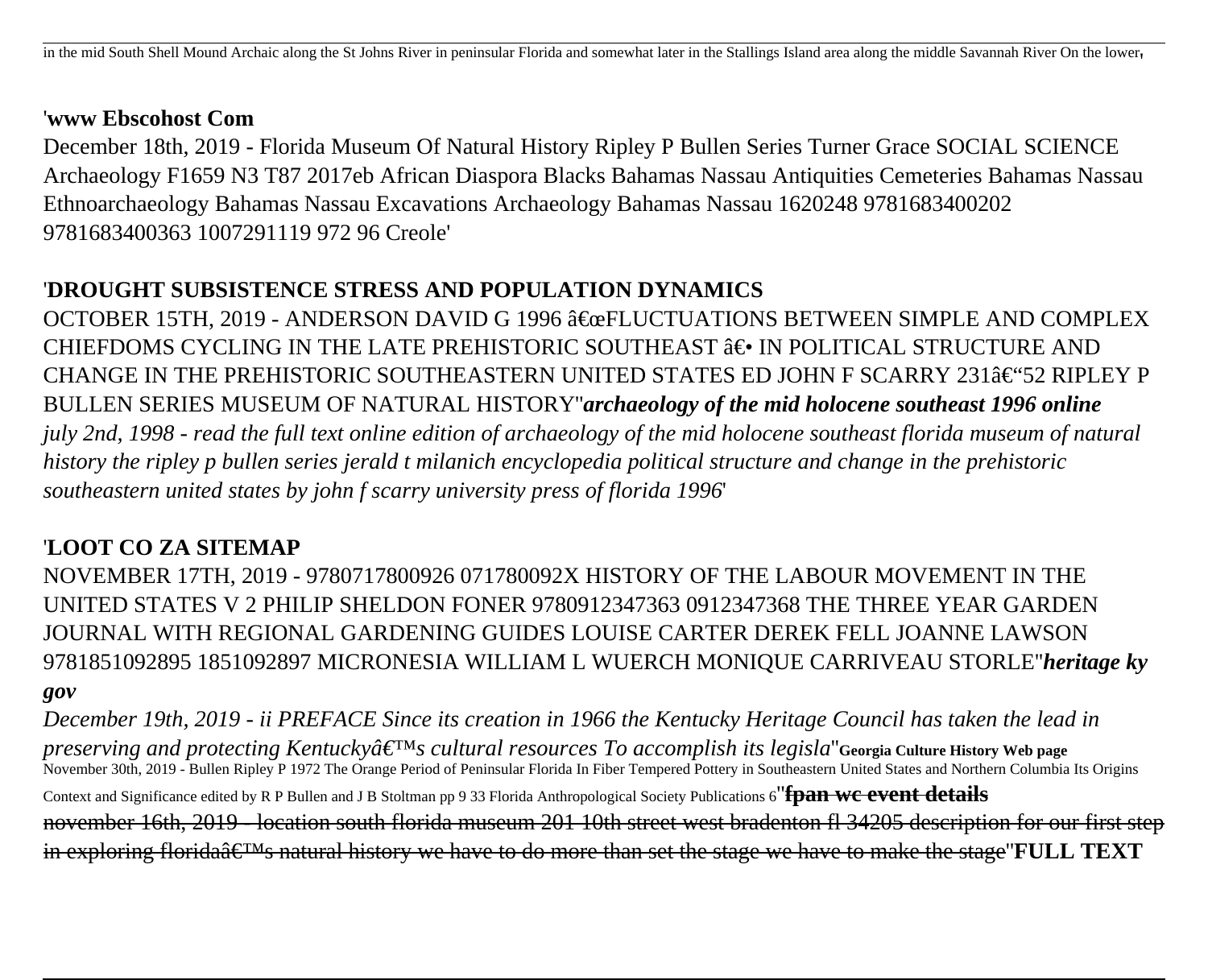## **OF WEST GEORGIA COLLEGE STUDIES IN THE SOCIAL** DECEMBER 7TH, 2019 - SEARCH THE HISTORY OF OVER 396 BILLION WEB PAGES ON THE INTERNET SEARCH SEARCH THE WAYBACK MACHINE FEATURED TEXTS ALL BOOKS ALL TEXTS LATEST THIS JUST IN BROOKLYN MUSEUM FULL TEXT OF WEST GEORGIA COLLEGE STUDIES IN THE SOCIAL SCIENCES SEE OTHER FORMATS'

### '*355 Best Prisoners of Hope images in 2019 Native*

*December 6th, 2019 - Aug 22 2019 Negro Latino Native American Heritage http modern dayseer blogspot com See more ideas about Native american American and History*'

### '*LATE PREHISTORIC FLORIDA PROJECT MUSE*

*NOVEMBER 18TH, 2019 - RIPLEY P BULLEN SERIES FLORIDA MUSEUM OF NATURAL HISTORY TACACHALE ESSAYS ON THE INDIANS OF FLORIDA AND SOUTHEASTERN GEORGIA DURING THE HISTORIC PERIOD EDITED BY JERALD T MILANICH AND SAMUEL PROCTOR 1978 ABORIGINAL SUBSISTENCE TECHNOLOGY ON THE SOUTHEASTERN COASTAL PLAIN DURING THE LATE PREHISTORIC PERIOD BY LEWIS H LARSON 1980*'

### '**PDF Differential Diagnosis Of Cartilaginous Dysplasia**

October 7th, 2019 - Southeastern United States Scarry JF Ed The Ripley The Fact That The Physically Impaired Woman At P Bullen Series Florida Museum Of Natural History The DeArmond Site Was Afforded A Mortuary University Press Of Florida Gainesville 150–191 Treatment Similar To Those Of Other Apparently Ascherman JA Knowles SL

### Troutman KC 2002''*Monumentalization and ritual landscapes at Fort Center in*

*December 3rd, 2019 - Monumentalization and ritual landscapes at Fort Center in the Lake Okeechobee basin of South Florida Finally the staff of the Florida Museum of Natural History and Karen Walker Political Structure and Change in the Prehistoric Southeastern United States University Press of Florida Gainsville 1996 pp 150 190 Google Scholar*'

### '**Loot co za Sitemap**

December 17th, 2019 - 9780739129029 0739129023 Writing Selves in Diaspora Ethnography of Autobiographics of Korean Women in Japan and the United States Sonia Ryang 9780786432813 0786432810 The Evolution of Tolkien s Mythology A Study of the History of Middle earth Elizabeth A Whittingham'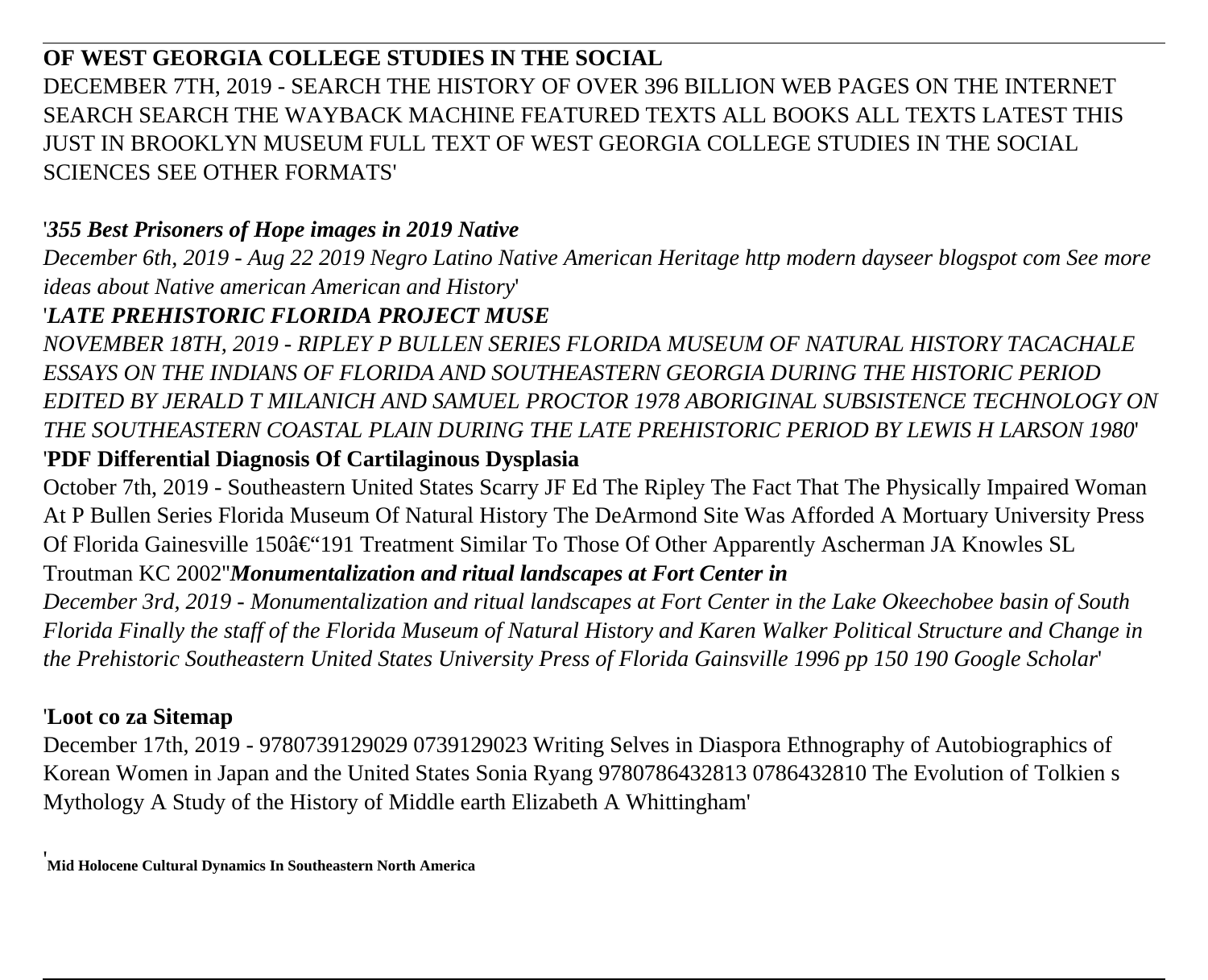October 21st, 2019 - This Chapter Reviews The Cultural Dynamics As A Result Of Climatic Changes In The Southeastern Region Of North America During The Middle Archaic<br>Period In The Southeast Corresponding To The Mid Holocen *Pre Columbian Caribbean House Building*

*January 4th, 2017 - Despite The Fact That There Is Currently Little Evidence For Regular Contact Between The South Eastern United States And The 2007 Taino Indian Myth And Practice The Arrival Of The Stranger King Ripley P Bullen Series Florida Museum Of Natural History Keegan WF Ideology And Culture Change In Prehistoric Puerto Rico A*'

#### '<br>Bibliographie américaniste Persée

November 28th, 2019 - Bullen Ripley P and Sleicht Frederick W Archaeological investigations of Green Mound Florida Orlando William L Bryant Foundation i960 v 41 p 13 pi

American studies Report n° 2 Socià là des Amà ricanistes 1963 Byers Douglas S Comments on « Conceptions of time in Eastern United States archaeology Southern Indian

#### studies''**University Press of Florida Tatham Mound and the**

December 21st, 2019 - A landmark that will easily become a classic reference in the field An accessible and detailed treatment of some of the best modern scholarship regarding the  $\alpha$  archaeology of a late prehistoric $\hat{a} \in \hat{a}$  rearly historic era burial mound in the Southeastern United States provides specialists and non specialists alike with an engaging account

#### '**UPF Archaeology And Anthropology Titles By University**

December 17th, 2019 - Archaeological Studies Of Gender In The Southeastern United States Jane M Eastman And Christopher B Rodning Eds 2001 Florida Museum Of Natural

History Ripley P Bullen Series 240 Pp 6 X 9 Illus Cloth 59 95s 9780 8130 1875 1'

### '**Bibliography of Mississippi History**

December 20th, 2019 - Includes brief account of the surveying by Ellicott 1754 1820 of the boundary between the United States and Spanish Florida 1796 1800 Bedwell Randall J A History of the Fraternities and Sororities at Ole Miss 1848 1930 M A thesis University of Mississippi 1991'

### '*UFDC UFL EDU*

*DECEMBER 15TH, 2019 - 1990 POLITICAL CHANGE IN CHIEFDOM SOCIETIES CYCLING IN THE LATE PREHISTORIC SOUTHEASTERN UNITED STATES PH D DISSERTATION DEPARTMENT OF ANTHROPOLOGY UNIVERSITY OF MICHIGAN UNIVERSITY MICROFILMS ANN ARBOR 1994 FACTIONAL COMPETITION AND THE POLITICAL EVOLUTION OF MISSISSIPPIAN CHIEFDOMS IN THE SOUTHEASTERN UNITED STATES IN FACTIONAL*'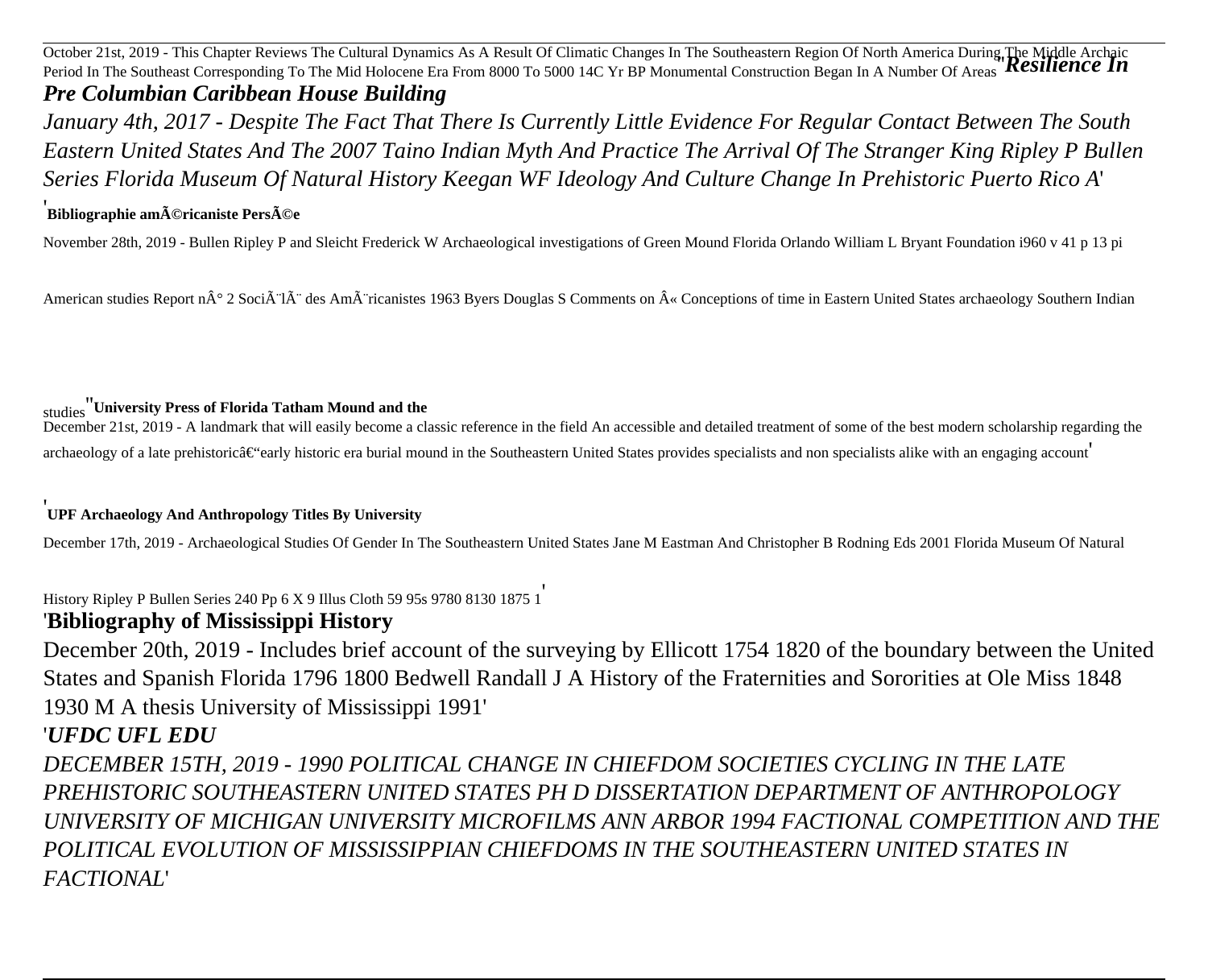#### '**the archaeology of the caribbean by samuel m wilson**

november 25th, 2019 - berman mary j and gnivecki p 1991 the colonization of the bahamas archipelago a view from the three dog site san salvador in proceedings of the fourteenth international congress for the study of pre columbian cultures of the lesser antilles barbados barbados museum and historical society pp 170 $a \in '181'$ 

### '**PDF Reconceptualizing The Landscape Changing Patterns**

December 26th, 2019 - Reconceptualizing The Landscape Changing Patterns Of Land Use In A Seminole Indians Of Florida Are The Descendants Of A Great Number Of Prehistoric Cultural Groups From Throughout The Southeastern United States And Have Thus Inherited A Rich Diversity Strategies As Well As To Complement Their Hierarchical Political Structure'

#### '**PDF Early Archaic Settlement In The Southeastern United**

December 12th, 2019 - Surveys And Excavations Conducted Within The Savannah River Watershed In Recent Years Have Yielded A Wealth Of Information About Organization And

Adaptive Strategies Of Early Archaic Populations Both Within The Drainage And Across The Region''**Florida Museum of Natural History Wikis The Full Wiki**

**November 27th, 2019 - The Florida Museum of Natural History is the State of Florida s official state sponsored and chartered natural The botany collection is an excellent representation of the vascular flora of Florida and the southeastern United States coastal plain The Caribbean Archeology Program Collection was founded in 1960 by Dr Ripley P Bullen**''**Stone Pages Bookshop In association with Amazon com December 24th, 2019 - Political Structure and Change in the Prehistoric Southeastern United States Ripley P Bullen Series Utah Museum of Natural History et al Paperback Published 1995 Treasures of Time A Fully Illustrated Guide to Prehistoric Ceramics of the Southwest**'

'**Perishable Industries From The Windover Bog An Unexpected**

**May 27th, 2019 - Multi Disciplinary Excavations At The Windover Bog Site 8BR246 In 1986 And 1987 Yielded A Remarkably Well Preserved But Very Fragile Corpus Of Fiber Based And Wood Artifacts In Direct Association With A Series Of Early Middle Archaic Burials This Suite Of Mid Sixth Millennium B C Materials Includes Not Only The Oldest Textiles From The**'

## '**POLITICAL STRUCTURE AND CHANGE IN THE PREHISTORIC** OCTOBER 8TH, 2019 - POLITICAL STRUCTURE AND CHANGE IN THE PREHISTORIC SOUTHEASTERN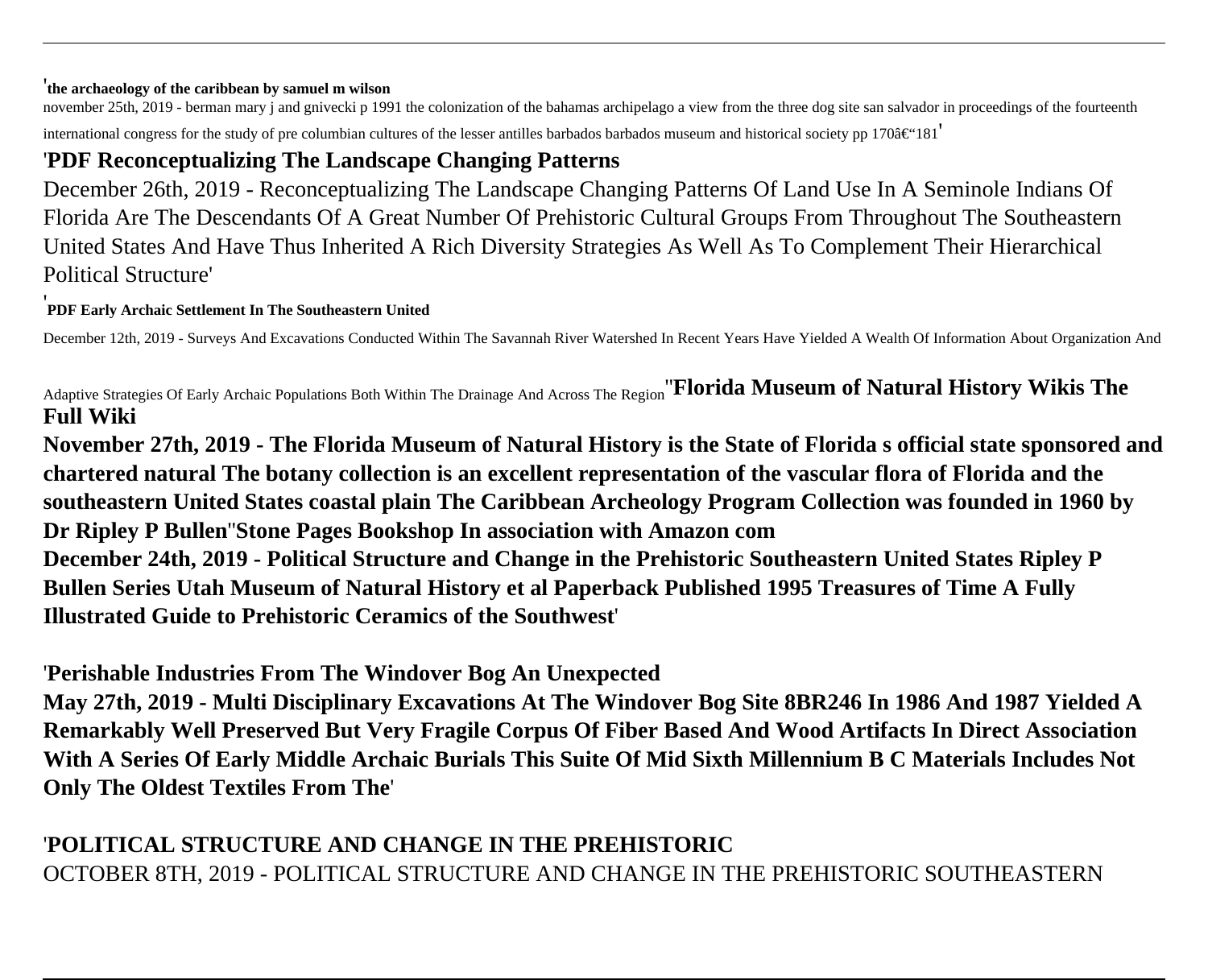### UNITED STATES FLORIDA MUSEUM OF NATURAL HISTORY RIPLEY P BULLEN SERIES JOHN F SCARRY ON AMAZON COM FREE SHIPPING ON QUALIFYING OFFERS WE NOW REALIZE THAT TO UNDERSTAND THE ORIGIN OF THE STATE WE MUST FIRST UNDERSTAND THE DEVELOPMENT OF THE CHIEFDOM AND NOWHERE IN'

#### '**Tampa Bay history University of South Florida**

December 16th, 2019 - A Character From Fiction Quarterly Journal of the Museum of Science and Natural History Tampa 5 6 Webb Pleistocene Mammals pp 6 21 7 The best and

most accessible survey is by Ripley P Bullen Florida s Prehistory McGraw Hill 1964 p 181 19 John R Swanton The Indians of the Southeastern United States Washington' '**Archaeological Studies of Gender in the Southeastern**

November 20th, 2019 - Archaeological Studies of Gender in the Southeastern United States Jane M Eastman Christopher B Rodning In the first book about the archaeology of gender in native societies of southeastern North America these lively essays reconstruct the different social roles and relationships adopted by women and men before and after the arrival of Europeans in the 16th century'

### '**search results fsu digital flvc org**

**november 22nd, 2019 - this study examines the morphological variation present in prehistoric and early historic aboriginal dogs recovered from sites in the southeastern united states over 200 dogs from 40 archaeological sites in the southeastern united states were examined using 141 measurements these sites range in age between 7450 bp to 220 bp**''**Booking com Official site The best hotels amp accommodations**

**December 26th, 2019 - From sleepovers at the Natural History Museum to adventures aboard HMS Belfast Browse by property type Apartments 767 772 apartments restaurants and shopping during your next trip to United States of America United States of America Booking com is part of Booking Holdings Inc the world leader in online travel and related services**'

### '**Plaquemine Archaeology**

November 26th, 2019 - the Savannah River Basin In Political Structure and Change in the Prehis toric Southeastern United States edited by J F Scarry pp 150 $a \in \mathcal{C}$  Univer sity Press of Florida Gainesville 1996b Fluctuations between Simple and Complex Chiefdoms Cycling in the Late Prehistoric Southeast In Political Structure and Change in the Prehistoric''**The Archaeology of Traditions Agency and History Before**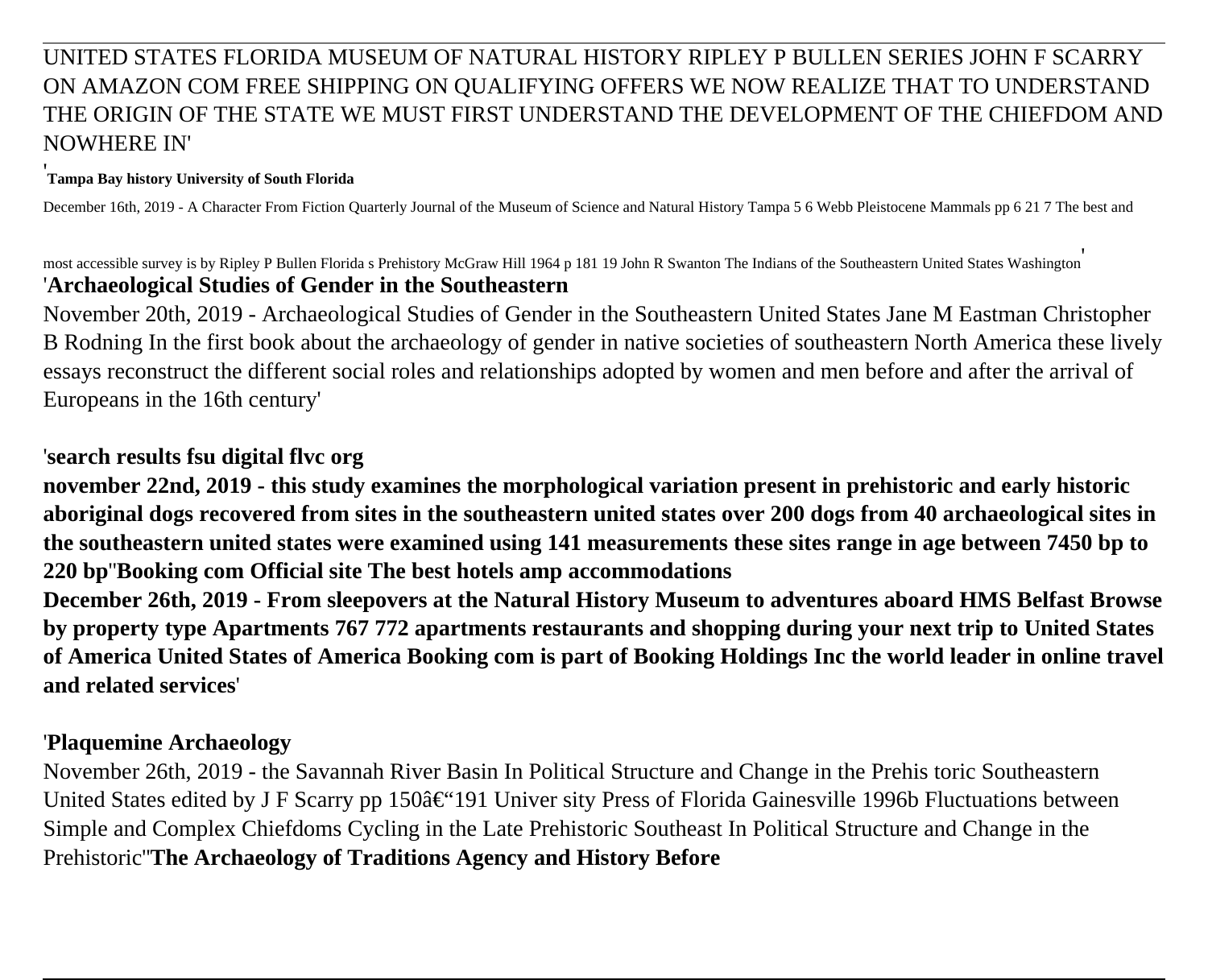December 21st, 2019 - xii ForewordColumbus is at the forefront of applying this paradigm shift to archaeological data sets I am pleased that the University Press of Florida and the Ripley P Bullen Series can share in what is certainly an important challenge for the discipline of archaeology Jerald T Milanich Series Editor PAGE 13''**RIS of only affected files editor editors edited by**

October 7th, 2019 - T2 The History of the ExpeditionUnder the Command of Lewis and Clark to the Sources of the Missouri River thence Across the Rocky Mountains and Down the

Columbia River to the Pacific Ocean Performed During the Years 1804 5 6 by Order of the Government of the United States'

## '**FORT WALTON CERAMICS IN THE PERRY COLLECTION APALACHICOLA NOVEMBER 20TH, 2019 - ON FILE DEPARTMENT OF ARCHAEOLOGY CLEVELAND MUSEUM OF NATURAL HISTORY BROWN IAN W 2003 BOTTLE CREEK A PENSACOLA CULT URE SITE IN SOUTH ALABAMA UNIVERSITY OF ALABAMA PRESS TUSCALOOSA 98 PAGE 109 BULLEN RIPLEY P 1958 SIX SITES NEAR THE CHATTAHOOC HEE RIVER IN THE JIM WOODRUFF RESERVOIR AREA FLORIDA RIVER BASIN SURVEY PAPERS NO 14**''*Books in Print by University Press of Florida Issuu*

*November 19th, 2019 - Archaeology of the Mid―Holocene Southeast Sassaman Kenneth E amp David G Anderson eds 1996 Florida Museum of Natural History Ripley P Bullen Series 416 pp 6 x 9 illus Paper 29 95s*

*978―0―8130―1855―3 Archaeology of the Middle Green River Region Kentucky*''**Correlates of contact Epidemic disease in archaeological**

**December 13th, 2019 - In Political Structure and Change in the Prehistoric Southeastern United States John F** Scarry editor pp 231â€<sup>4</sup>252 University of Florida Press Gainesville Google Scholar Anthropological Papers of the American Museum of Natural History 51 1–108 New York NY

'**Carcharodon carcharias Literature Shark References**

December 25th, 2019 - Part I Bulletin of the United States National Museum 47 1 $a \in \{1240\}$  JORDAN D S amp EVERMANN B W 1896 The fishes of North and Middle America a descriptive catalogue of the species of fish like vertebrates found in the waters of North America north of the Isthmus of Panama<sup>"</sup>**FLORIDA ARCHAEOLOGY AMP BIOARCHAEOLOGY FLORIDA MUSEUM**

DECEMBER 17TH, 2019 - ARCHAEOLOGY OF THE SOUTHEASTERN UNITED STATES FLORIDA AND THE NATURAL HISTORY OF COASTAL ENVIRONMENTS OF

YESTERDAY AND TODAY WILL LOVE THIS BOOK CULTURE AND ENVIRONMENT IN THE DOMAIN OF THE CALUSA CITRUS COUNTY FLORIDA BY RIPLEY P

BULLEN NUMBER 15 1969 EXCAVATIONS AT SUNDAY BLUFF FLORIDA BY RIPLEY P BULLEN''**l gt**

November 16th, 2019 - Political Structure and Change in the Prehistoric Southeastern United States edited by J F Scarry pp 92–127 The Ripley P Bullen Series Florida Museum of Natural History University Press of Florida Gainesville